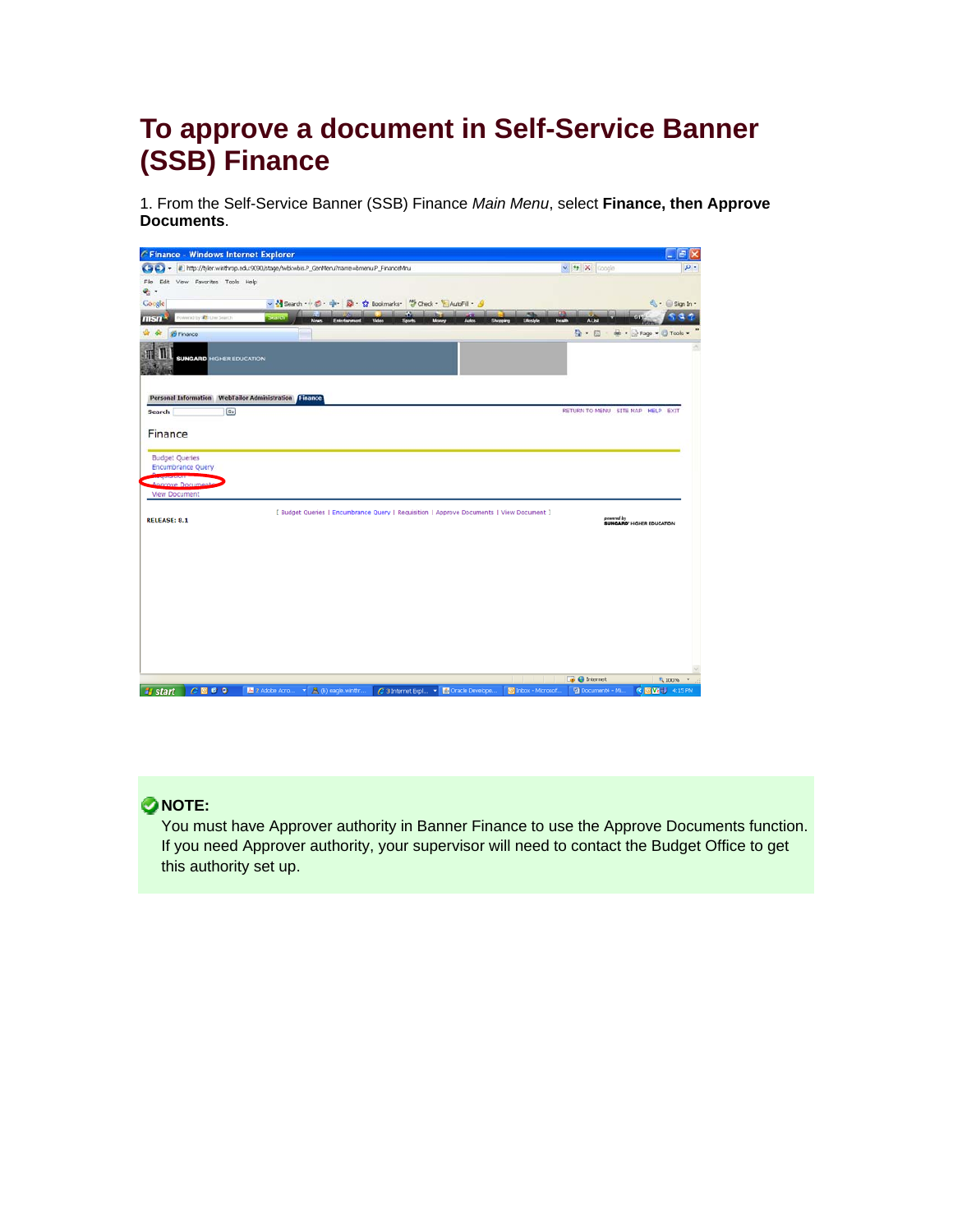# **Enter Approval Parameters**

| C Approve Documents - Windows Internet Explorer                                                                                                                 |                                      | ⊩⊟ ×<br>H                        |
|-----------------------------------------------------------------------------------------------------------------------------------------------------------------|--------------------------------------|----------------------------------|
| http://tyler.winthrop.edu:9090/stage/bwfkuapp.P_UserApproval                                                                                                    | $\vee$ $\rightarrow$ $\times$ Google | $\alpha$                         |
| Edit View Favorites Tools Help<br>File                                                                                                                          |                                      |                                  |
| $\bullet$ .<br>Google                                                                                                                                           |                                      | S + Sign In +                    |
| Powered by <b>(C)</b> Live Search<br><b>Search</b>                                                                                                              |                                      |                                  |
| msn <sup>.</sup><br><b>News</b><br>Entertainme<br>Video<br><b>Sports</b><br>Mone:<br>Autos<br>Shopping<br>Lifestyle<br>☆ ☆                                      | A-List<br>Health<br>$\hat{a}$ . E    | ■ ▼ ☆ Page ▼ ☆ Tools ▼           |
| Approve Documents                                                                                                                                               |                                      |                                  |
| <b>SUNGARD</b> HIGHER EDUCATION                                                                                                                                 |                                      |                                  |
| Personal Information WebTailor Administration Finance                                                                                                           |                                      |                                  |
| [Go]<br><b>Search</b>                                                                                                                                           |                                      | MENU SITE MAP HELP EXIT          |
| <b>Approve Documents</b>                                                                                                                                        |                                      |                                  |
| <b>Enter Approval Parameters</b>                                                                                                                                |                                      |                                  |
| <b>User ID</b><br>FADMIN19                                                                                                                                      |                                      |                                  |
| <b>Document Number:</b>                                                                                                                                         |                                      |                                  |
| Documents for which you are the next approver<br>$\odot$                                                                                                        |                                      |                                  |
| All documents which you may approve<br>Ω<br>Submit Query                                                                                                        |                                      |                                  |
| [ Budget Queries   Encumbrance Query   Requisition   Approve Documents   View Document ]<br><b>RELEASE: 8.0</b>                                                 | powered by                           | <b>SUNGARD' HIGHER EDUCATION</b> |
|                                                                                                                                                                 |                                      |                                  |
|                                                                                                                                                                 |                                      |                                  |
|                                                                                                                                                                 |                                      |                                  |
|                                                                                                                                                                 |                                      |                                  |
|                                                                                                                                                                 |                                      |                                  |
|                                                                                                                                                                 |                                      |                                  |
| Done                                                                                                                                                            | <b>D</b> Internet                    | <b>€ 100% →</b>                  |
| $C$ <b>D</b> $C$ <b>O</b><br>A 2 Adobe Acro ▼ 黑 (B) eagle.winthr<br>○ 3 Internet Expl ▼ 4 Oracle Develope<br>O Inbox - Microsof<br><b><i><b>L</b></i></b> start | <sup>四</sup> Document4 - Mi          | <b>COVE</b> 7 4:18 PM            |

The *User ID* will be pre-populated with your Banner ID.

#### **Document Number**

The **Document Number** field is blank by default. If you know a specific document number, you may enter it here; otherwise, leave this field blank.

| Document Number: |                                               |
|------------------|-----------------------------------------------|
|                  | Documents for which you are the next approver |
|                  | All documents which you may approve           |
| Submit Query     |                                               |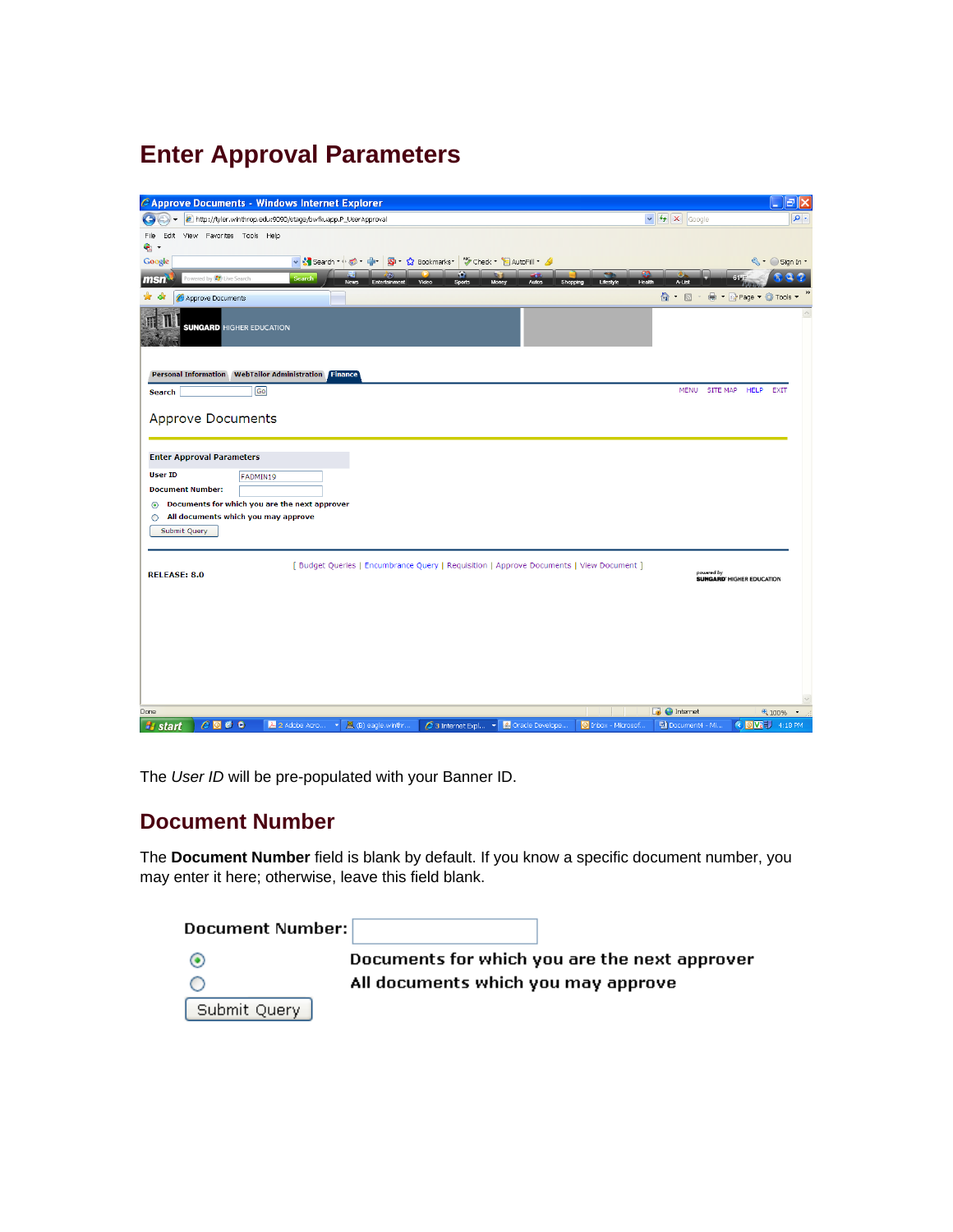### **Document Selection**

There are two radio buttons below the **Document Number** field. These are labeled:

**Documents for which you are the next approver** (recommended) — The default selection, this option will list all documents for which you are the next approver, including documents that have been approved by any approvers that give approval before the document is submitted to your Approval queue.

**All documents which you may approve** — This option will list all documents for which you are an approver, including those that are awaiting approval from any approvers that give approval before the document is submitted to your Approval queue.

## **Query Results**

The resulting screen displays all documents which are returned when you submit your document selection query. The screen displays information about the query itself and then lists information about the returned documents.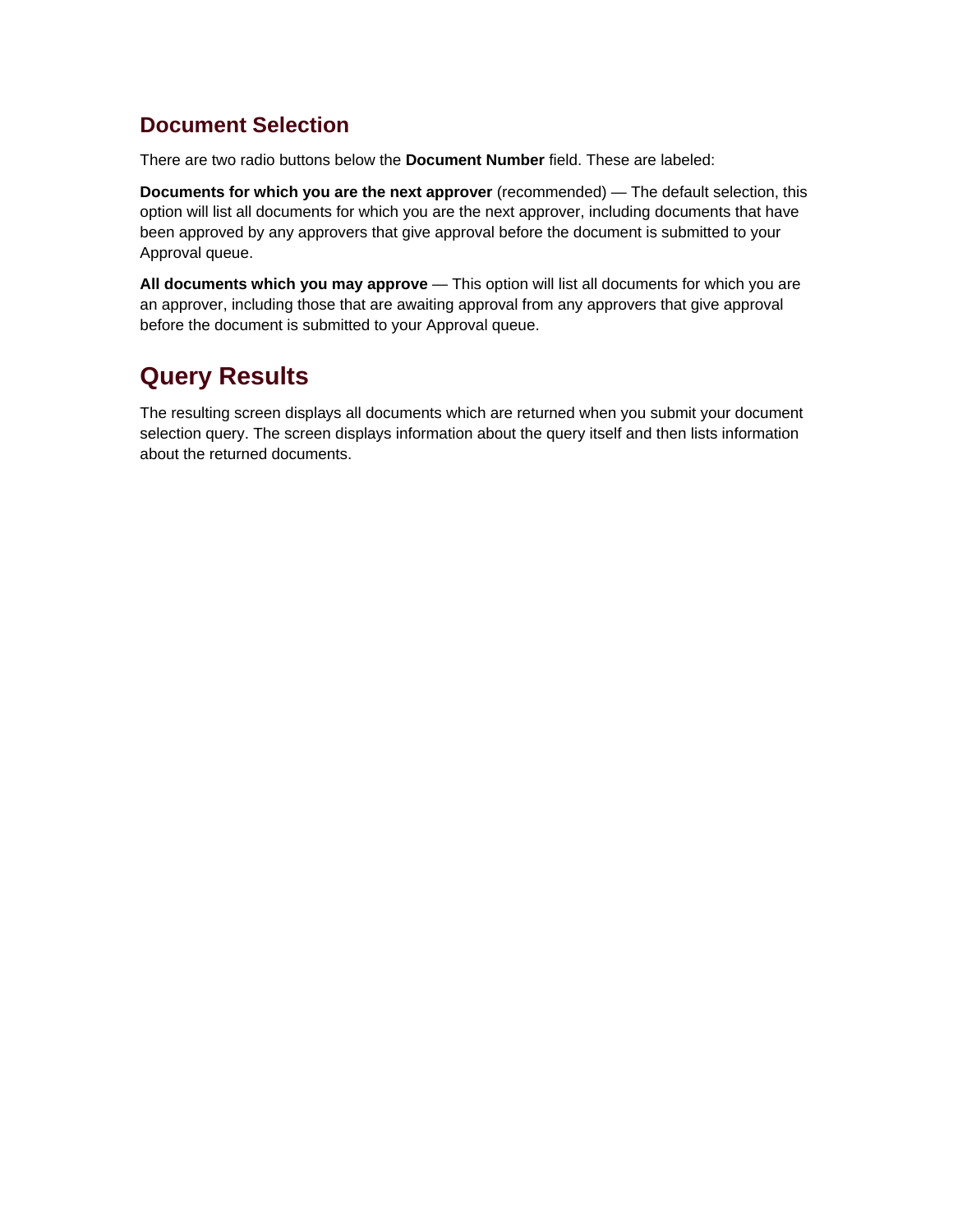## Approve Documents

dig Select the Document Number link to display the details of a document. Select the History link to display the approval history of the documen enabled, to approve the document. Select the Disapprove link, if enabled, to disapprove the document.

#### Queried Parameters

| User ID              | UTRAIN01 UTrain One |  |
|----------------------|---------------------|--|
| Document Number:     |                     |  |
| Documents Shown: All |                     |  |

#### **Approve Documents List**

|   |      |  | Next Approver TypeNSFChange Seq#Sub#Originating UserAmount |          | Queue TypeDocument History Approve Disapprove |  |                                     |
|---|------|--|------------------------------------------------------------|----------|-----------------------------------------------|--|-------------------------------------|
|   | REQ. |  | UTRAIN16                                                   | 200.00   | DOC.                                          |  | R0000224 History Approve Disapprove |
|   | REQ  |  | UTRAIN22                                                   | 99.99    | DOC.                                          |  | R0000225 History Approve Disapprove |
| v | REQ  |  | UTRAIN05                                                   | 10.00    | DOC.                                          |  | R0000226 History Approve Disapprove |
| v | REQ. |  | UTRAIN04                                                   | 2,150.00 | DOC.                                          |  | R0000227 History Approve Disapprove |
|   | REQ. |  | UTRAIN08                                                   | 950.00   | DOC.                                          |  | R0000228 History Approve Disapprove |
|   | REQ  |  | UTRAIN01                                                   | 955.50   | DOC.                                          |  | R0000229 History Approve Disapprove |
|   | REQ. |  | UTRAIN03                                                   | 20.00    | DOC.                                          |  | R0000231 History Approve Disapprove |
| v | REQ  |  | UTRAIN01                                                   | 1,250.00 | DOC.                                          |  | R0000232 History Approve Disapprove |
| v | REQ  |  | UTRAIN10                                                   | 1,250.00 | DOC.                                          |  | R0000234 History Approve Disapprove |
| v | REQ. |  | UTRAIN07                                                   | 311.80   | DOC.                                          |  | R0000235 History Approve Disapprove |
| v | REQ. |  | UTRAIN08                                                   | 3,150.00 | DOC.                                          |  | R0000236 History Approve Disapprove |
|   | REQ  |  | UTRAIN05                                                   | 100.00   | DOC.                                          |  | R0000237 History Approve Disapprove |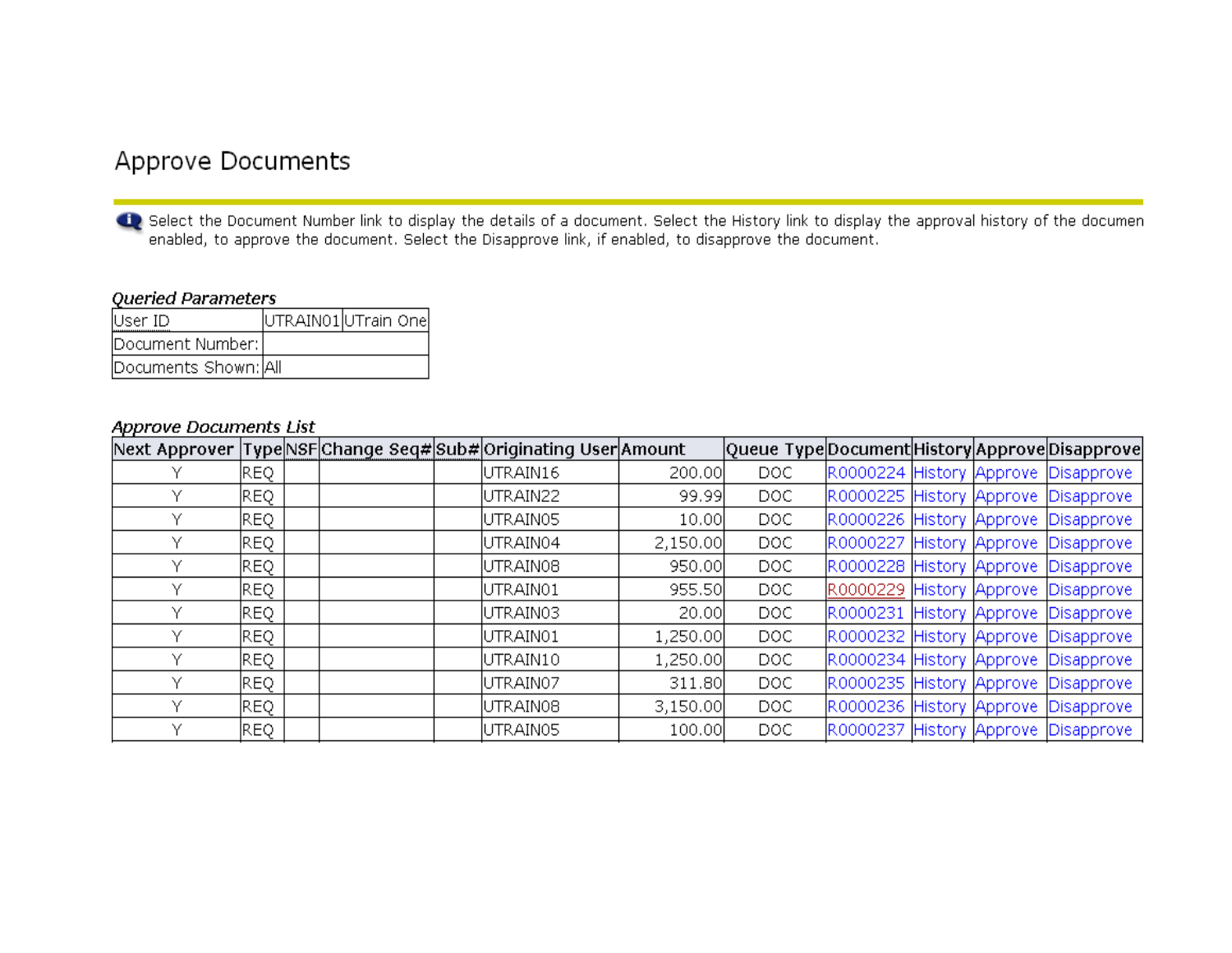**Next Approver** — Indicates that you are the next Approver in the queue.

**Type** — Indicates the type of document (usually this is populated with "REQ" for Requisition).

**Originating User** — Indicates who submitted the document to the Approval queue.

**Amount** — Indicates the total dollar amount of the document (in a Requisition, this is the total purchase price).

**Document** — Lists the document number (in a Requisition, this begins with a "R") and provides a link to the document details.

**History** — Provides a link to details regarding previous approvals for the document.

**Approve** — Links to the Approve function.

**Disapprove** — Links to the Disapprove function.

### **Approve**

Clicking the **Approve** link for a particular document takes you to the *Approve Document* screen, which displays a summary of the document and gives you a text area for entering a **Comment**. By default, this field contains **This document has been approved**; you can enter additional text that will be stored in the document's *History*.

To approve the document and send it on to the next approver, click the **Approve** document button. Upon successful approval, you will see a message that the document has your approval.

Approve

## **Disapprove**

Clicking the **Disapprove** link for a particular document takes you to the *Disapprove Document* screen, which displays a summary of the document and gives you a text area for entering a **Comment**. By default, this field contains T**his document has been denied**; you can enter additional text that will be stored in the document's *History*. If you disapprove the requisition, the original version will not be saved – the document will be deleted from Banner.

To disapprove the document and delete it from the system, click the **Disapprove** document button. Upon successful completion, you will see a message that you have disapproved the document.

Disapprove